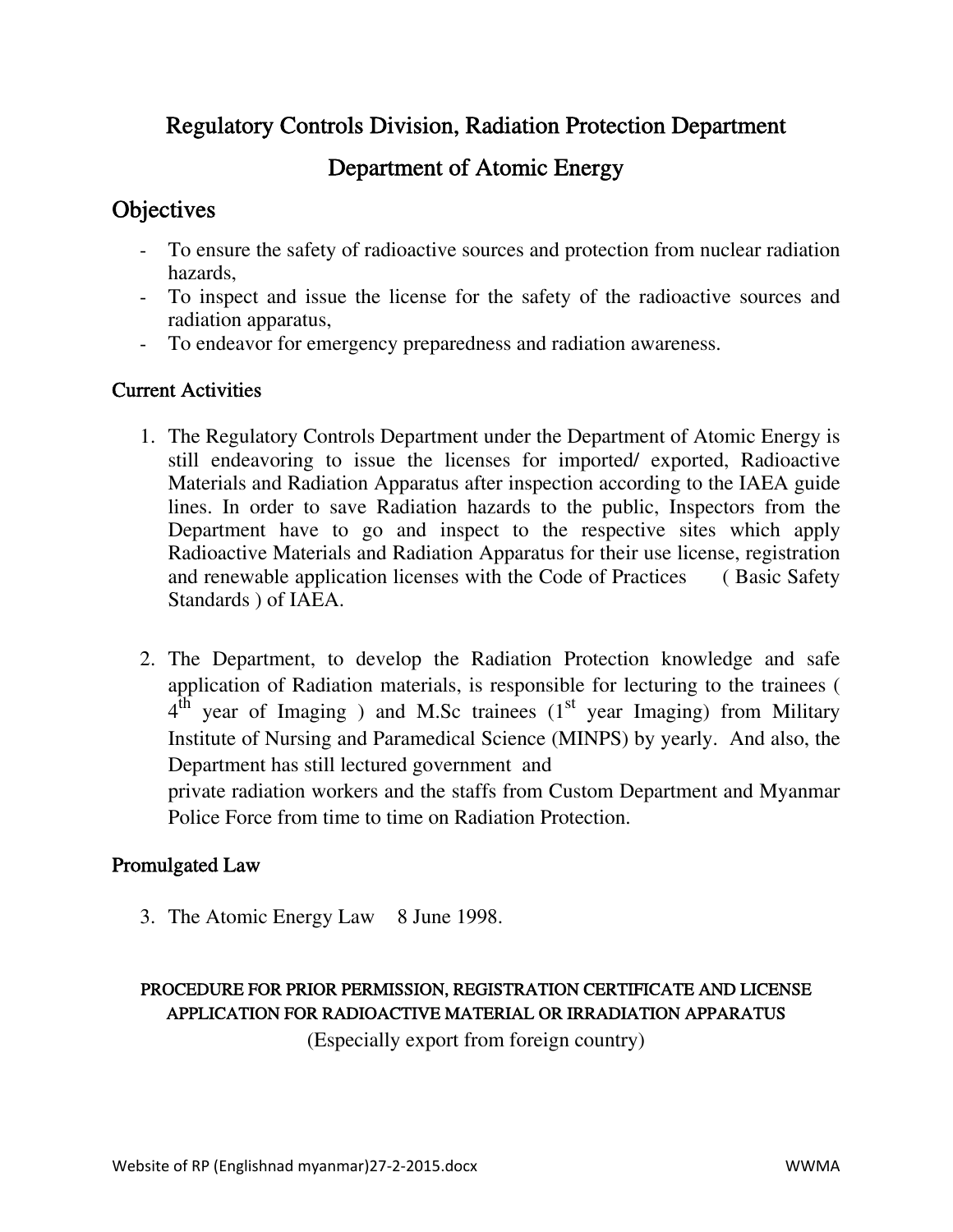- 1. A person who wants to import or export for any radioactive material or irradiation apparatus, shall apply to the Department of Atomic Energy in the prescribed prior permission form (DAE-5) to prior permit.
- 2. An applicant for prior permission may require to summit attached with Attachment A which describe the required details document [REQUIREMENTS FOR RADIOACTIVE SOURCE LICENSE APPLICATIONS].
- 3. A person who has received the notice for prior permission should pay the registration fees prescribed by the Department of Atomic Energy.
- 4. The Department of Atomic Energy may permit or refuse to issue the prior permission after scrutinizing the stipulations for which the prior permission form (DAE-5) received. The Department may, after scrutinizing the application in accordance with the stipulations, grant or refuse to grant prior permission (DAE-6).
- 5. A person in possession of any kind of radioactive material or irradiation apparatus shall apply to the Department of Atomic Energy with an application form for a registration certificate (DAE-1) in order to obtain the registration certificate (DAE-2) after having inspected the Radioactive Material by the DAE.
- 6. The Department of Atomic Energy may permit to issue the registration certificate (DAE-1) after survey or inspection stipulations for which the application registration certificate form (DAE-1) received.
- 7. A person who has received the registration certificate shall, if desirous of utilizing, producing, storing, distributing or selling radioactive material or irradiation apparatus, apply to the Department of Atomic Energy with application form (DAE-3) in order to obtain the licence.
- 8. A person who applies a licence must undertake following required facts.
	- (a) Appointing Radiation Protection Officer or carrying out the radiation protection programme.
	- (b) Completely placed Radiation Protection equipment or management of the completed programmes.
	- (c) To carry out the Radiation protection programme completely;

(d) Place enough administration for environmental pollution programme.

9. The Department of Atomic Energy will conduct prior permission of license and regular inspection of a work site employing radioactive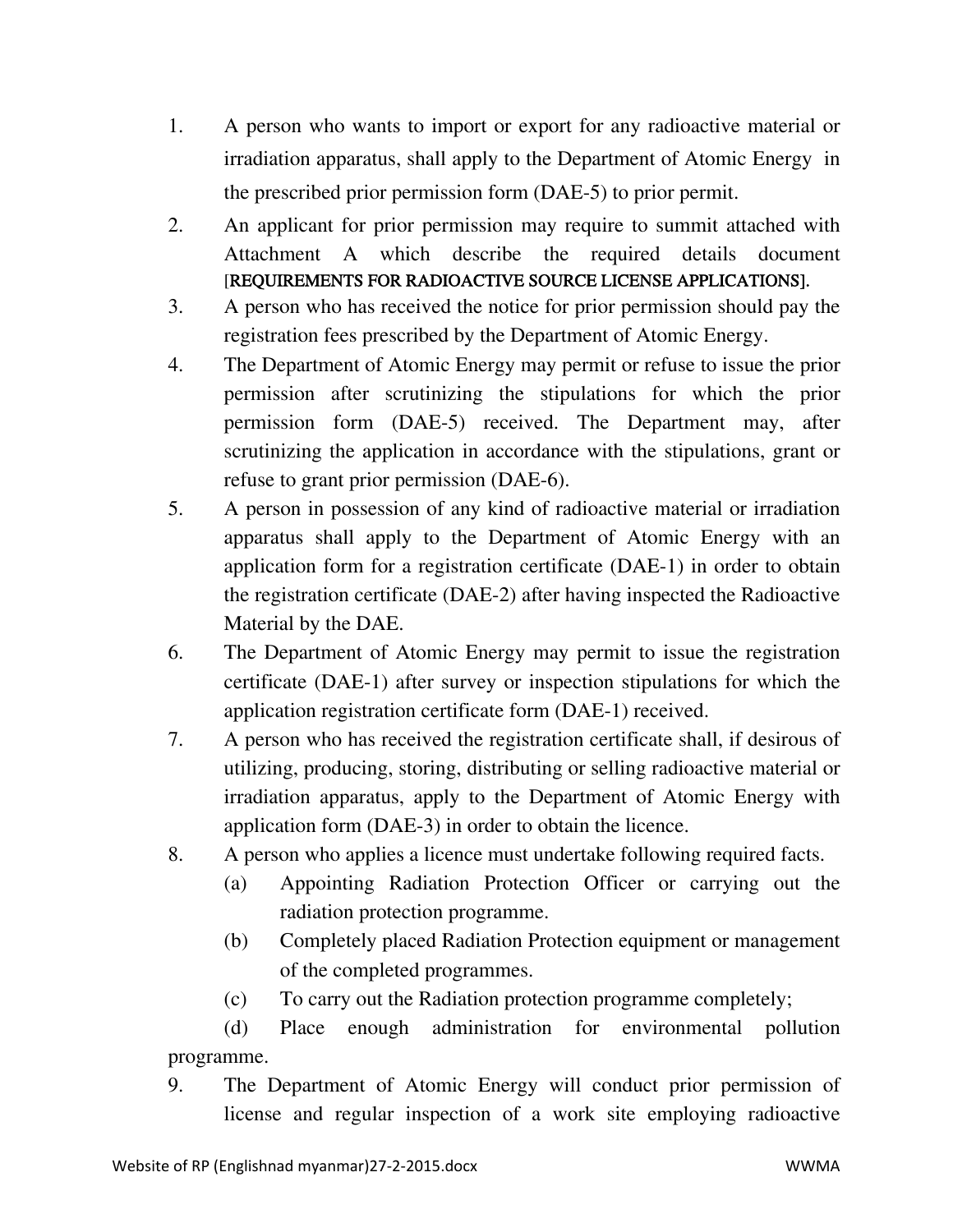material or irradiating apparatus under license.

- 10. The inspector assigned by the Director General of the Department of Atomic Energy will be:
	- (a) The findings of the survey or inspection and the necessary instructions or recommendations must be properly recorded and a copy of it given to the owner.
	- (b) Findings of special significance from a survey or inspection work should be reported to the Director General of the Department of Atomic Energy.
- 11. The Department of Atomic Energy may permit to issue the utilizing, producing, storing, distributing or selling License after survey or inspection and scrutinizing the stipulations for which the application License form (DAE-3) received.
- 12. A person who wants to return the Radioactive Material after using to the Original Country shall apply the form (DAE-5) to the DAE.
- 13. The DAE has to inspect the radioactive material which to return and issue the Re-exportation License (DAE-6) and Transport Certificate.

# ဥပäဒäရးရာဌာနခွဲ ၊ ဓာတ်äရာင်ြခည်ကာကွယ်äရးဌာနခွဲ အဏâြမူစွမ်းအင်ဦးစီးဌာန

ရည်ရွယ်ချက်များ

- ရေဒီယိုသတ္တိကြွပစ္စည်းများနှင့် ရောင်ခြည်ထုတ်ကိရိယာများ လုံခြုံစိတ်ချစွာ အသုံးပြုနိုင်ရန်နှင့် ဓာတ်ရောင် ခြည်ကာကွယ်နိုင်ရန်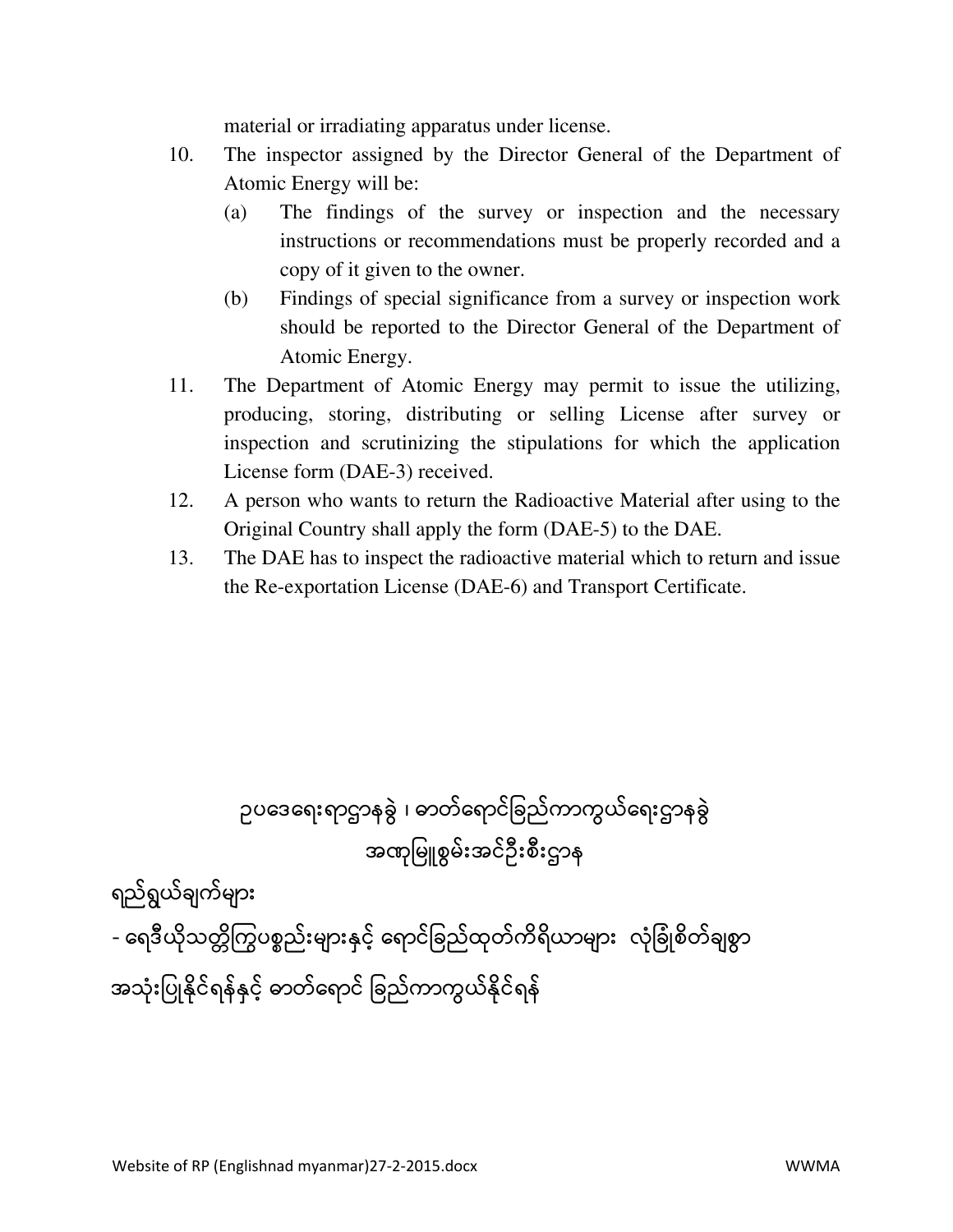အသိပညာတိုးပွါးနိုင်ရန် တပ်မဆောင်ရေး တပ်မတော်သူနာပြုနှင့်

ဓာတ်äရာင်ြခည်ကာကွယ်äရးနှင့် ရောင်ခြည်ထုတ်ပစ္စည်းများကိုင်တွယ်အသုံးပြမှုအတွက် လုံခြုံစိတ်ချရမှုရှိစေရန်နှင့်

၂။ ဓာတ်äရာင်ြခည်ကာကွယ်äရးဌာန၊ ဥပäဒäရးရာဌာနခွဲသည ်

ရောင်ခြည်ထုတ်ကိရိယာများ အတွက် IAEA ၏ လုပ်ထုံးလုပ်နည်းများအတိုင်း လိုင်စင်ထုတ်ပေးခြင်းများကို ဆောင်ရွက်လျက်ရှိပါသည်။ လုပ်သား ပြည်သူများ အား ရောင်ခြည်အန္တရာယ်လုံခြုံစိတ်ချနိုင်ရန်အတွက် မြောက်ခြံခဲ့တွေ စုတောဝန်ရှိသော စစ်ဆေးရေးမှူးများက ရေဒီယို သတ္တိကြွပစ္စည်းများနှင့် ရောင်ခြည်ထုတ်ကိရိယာများ အသုံးပြုသော လုပ်ငန်းခွင်များသို့ သွားရောက်စစ်ဆေးပြီး  ${\rm IABA}$ မှချမှတ်ထားသောသတ်မှတ်ချက်များနှင့်ကိုက်ညီပါက အသုံးပြုခွင့်လိုင်စင်ချပေး

လက်ရှိဆောင်ရွက်ချက်များ

လျက်ရှိပါသည်။

- ရောင်ခြည်လုပ်ငန်းများတွင် အရေးပေါ် ကာကွယ်ရေးအစီအစဉ*်*များနှင့် ရောင်ခြည်နှင့်ပတ်သက်၍ နားလည် သဘောပေါက်အောင် လေ့ကျင့်ကြိုးပမ်းထားရန်

၁။ ဓာတ်äရာင်ြခည်ကာကွယ်äရးဌာန၊ ဥပäဒäရးရာဌာနခွဲသည ်

ပြည်ပမှတင်သွင်းသော (သို့မဟုတ်) ပြည်ပသို့ပြန်ပို့သော ရေဒီယိုသတ္တိကြွပစ္စည်းများနှင့်

- ရေဒီယိုသတ္တိကြွပစ္စည်းများနှင့် ရောင်ခြည်ထုတ်ကိရိယာများ၏အန္တရာယ်ကင်းရှင်းစွာအသုံးပြုမှုကို စစ်ဆေး၍ လိုင်စင်များထုတ်ပေးရန်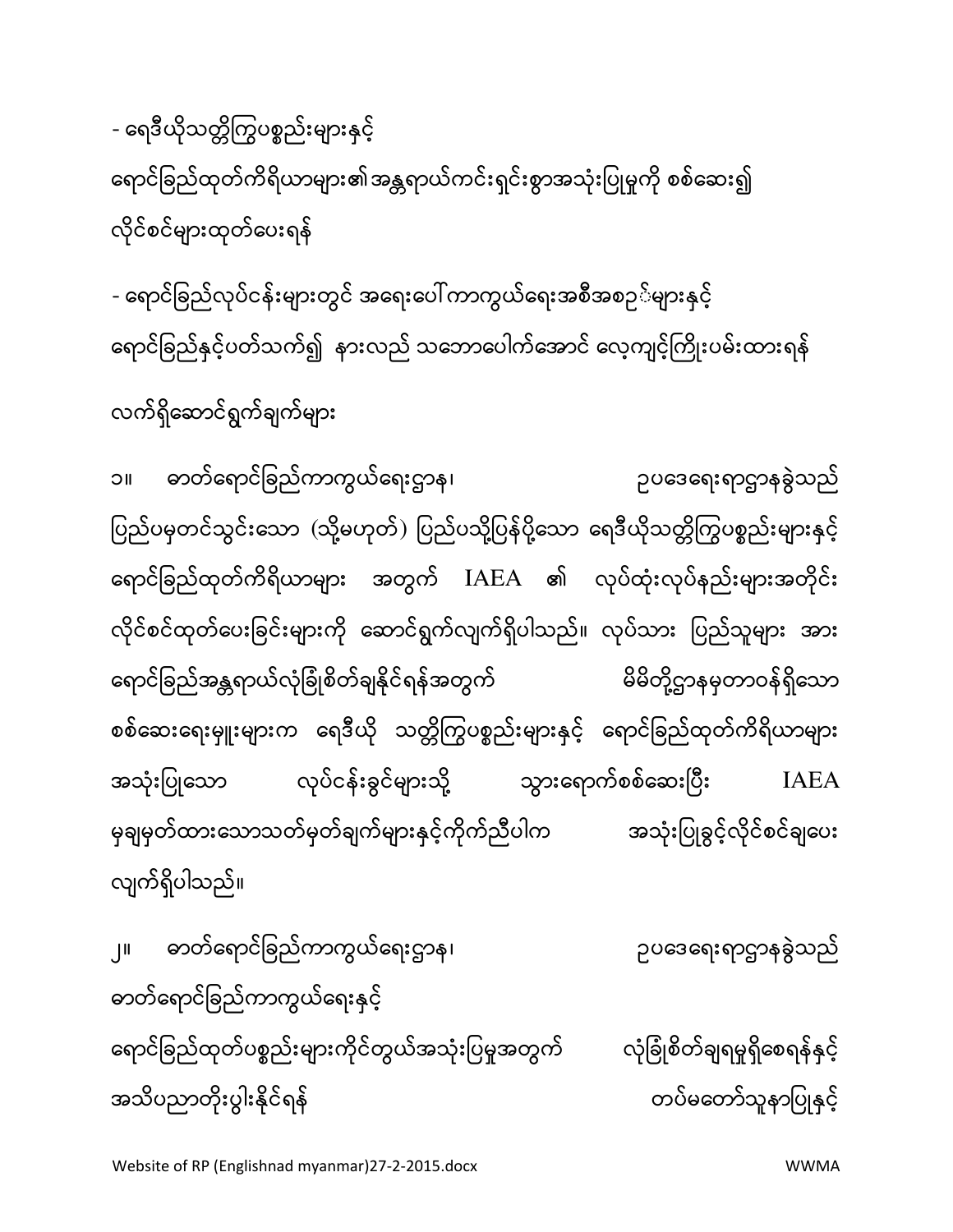နျူကလီးယားပစ္စည်း၊ ေရဒီယိုသတ္တ ိကြွ ပစ္စည်း (သို့) ေရာင်ခြ ည်ထုတ်ကိရိယာများ တင်သွင်းခြ င်း၊ မှတ်ပုံတင်ခြ င်းနှင့် လိုင်စင်ေလျှာက်ထားရာတွင် ေဆာင်ရွက်ပုံအဆင့်ဆင**်**့ ၁။ နျူကလီးယားပစ္စည်း၊ ေရဒီယိုသတ္တိကြွပစ္စည်း(သို့) ေရာင်ြခည်ထုတ်ကိရိယာများကို တင်သွင်း/ တင်ပို့လိုသူ အဖွဲ့အစည်းမှ အဏုမြူစွမ်းအင်ဦးစီးဌာနရှိ(အစ-၅) ပုံစံကို ထုတ်ယူေလျှာက်ထားနိုင်သည်။ ၂။ ေလျှာက်ထားလာသည့် ေလျှာက်လွှာပုံစံ(အစ-၅)နှင့်အတူ ပူးတွဲပါလိုင်စင်ေလျှောက်ထားရန် လိုအပ်ဲေသာ အချက်အလက်ြပည့်စုံေသာ စာရွက်စာတမ်းများနှင့် ကားသား ပူးတွဲ ပူးတွဲ ေလျှာက်ထား

အဏုမြူစွမ်းအင်ဥပဒေ ၁၉၉၈ခုနှစ် ၊ ဇွန်လ $(\mathfrak{o})$ ရက်

## ပြဌာန်းပြီးဥပဒေ

ဆေးဘက်ပညာသင်တက္ကသိုလ်၏စတုတ္ထနှစ် (ပုံရိပ်ဖော်နည်းပညာ)မှ သင်တန်းသား များနှင့် မဟာသိပ္ပံပထမနှစ်(ပုံရိပ်ဖော်နည်းပညာ)မှ သင်တန်းသားများအား နှစ်စဉ**်သင်ကြားပို့ချပေး လျက်ရှိ ပါသည်။ ထို့**အတူ အကောက်အခွန်ဦးစီးဌာနနှင့် မြန်မာနိုင်ငံရဲတပ်ဖွဲ့မှအထူးစုံထောက်သင်တန်းသားများအား ကား လည်း ဓာတ်ရောင်ခြည်ကာကွယ်ရေးဆိုင်ရာအသိပညာဗဟုသုတများအားအခါအားလျော်စွာ ပို့ချပေးလျက်ရှိ ပါသည်။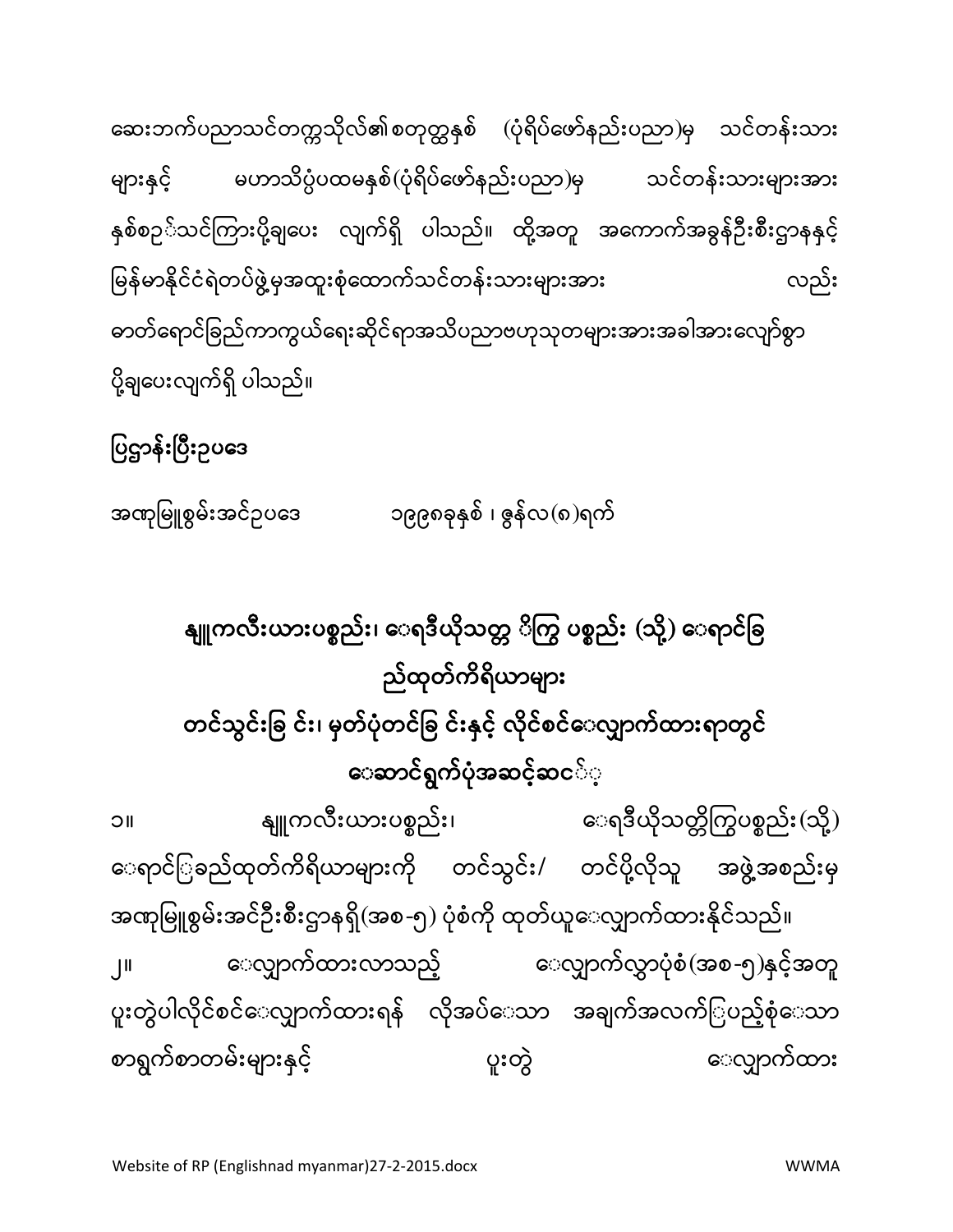ေပးသွင်းရမည ်။ ၄။ ထိုသို့ေလျှာက်ထားလာေသာ ေလျှာက်လွှာများ၏ ပြည့်စုံမှန်ကန်၍ သတ်မှတ်ချက်များနှင့် ကိုက်ညီ ေသာ ေလျှာက်လွှာများအား တင်သွင်းခွင့်လိုင်စင်(အစ-၆) ဖြ င့် ထုတ်ေပးပါသည်။ ၅။ တင်သွင်းခွင့်လိâင်စင်ရရှိြပ ီး ြမန်မာနိâင်ငæအတွင်းသိâ ့ တင်သွင်းလာေသာပစ္စည်းများအား ေလျှောက်လွှာ တွင် ေဖာ်ြပထားသည့်အတိâင်း ပစ္စည်းအမျိုးအစား၊ အေရအတွက်မှန်ကန်ြခင်း၊ လုပ်ငန်းခွင်သို့ သယ်ယူပို့ေဆာင်ရန်အတွက် အန္တရာယ်ကင်းရှင်း၍ ေဘ**းကင်းလုံခြုံမှုရှိ/မရှိ စသည်များအား** အဏုမြူစွမ်းအင်ဦးစီးဌာနမှ သွားေရာက်စစ်ေဆ**း**ြပီး မှန်ကန်မှုရှိပါကေလျှာက်လွှာပုံစံ(အစ-၁) ဖြင့် အဆိုပါပစ္စည်း၏ လက်ဝယ်ပိုင်ဆိုင်မှု မှတ်ပုံတင်ခြင်းအား ဆက်လက်၍ ေလျှာက်ထား ေဆာင်ရွက်ရပါမည်။ ၆။ အဏုမြူစွမ်းအင်ဦးစီးဌာနမှ သတ်မှတ်ချက်များ ပြည့်စုံေသာ ေလျှာက်လွှာပုံစံ(အစ-၁)ဖြင့် ေလျှာက်ထားသူအား လက်ဝယ်ပိုင်ဆိုင်ခွင့် မှတ်ပုံတင်လက်မှတ်(အစ-၂) ဖြ င့် ထုတ်ေပ**း**ပါသည်။

ရပါသည်။(တင်သွင်းမည့်စက်ကိရိယာနှင့် သက်ဆိုင်သော အသေးစိတ် အချက်အလက်များ ပါဝင်သည့် စာရွက်စာတမ်းများ) ၃။ ေလျှာက်ထားသူသည် တင်သွင်းခွင့်လိုင်စင်အတွက် လိုင်စင်ေကြ**း**အား သတ်မှတ်ချက်အတိုင်း အဏုမြူစွမ်းအင်ဦးစီးဌာန၏ ဘဏ်စာရင်းအမှတ်သို့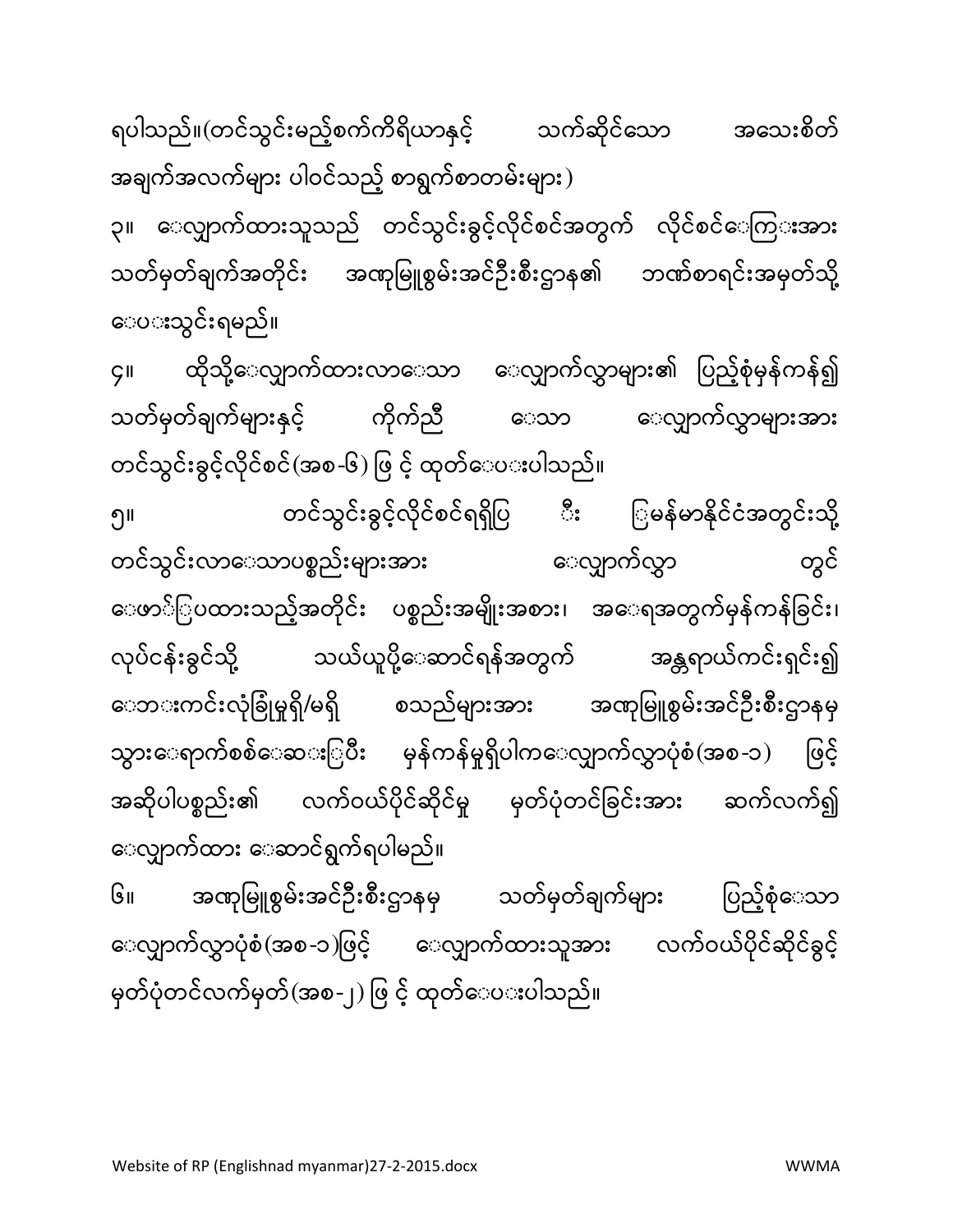ေဆာင်ရွက်ရမည်။ ၉။ အဏုမြူစွမ်းအင်ဦးစီးဌာနမှ အသုံးပြုခွင့်လိုင်စင်ေလျှာက်ထားေသာ အဖွဲ့အစည်း၏ လုပ်ငန်းခွင် အား အသုံးပြုခွင့်လိုင်စင်ချ**ေပ**းနိုင်ိေရ**းအတွက်** ဓာတ်ေရာင်ခြည်ကာကွယ်ေရ**းလမ်းညွှန်ချက်များအတိုင်း ေဘ**းကင်းလုံခြုံစွာ အသုံးပြုခြင်းရှိ/မရှိကို သွားေရာက်စစ်ေဆ**း**ခြင်းနှင့် သက်တမ်းတိုးရန် တင်ပြ ေလျှာက်ထားခြင်းများအတွက် ပုံမှန်စစ်ေဆ**း**ခြင်းများပြုလုပ်ပါသည်။ ၁၀။ ထိုသို့ စစ်ေဆ**းရာတွင် စစ်ေဆ**းေတွ**့ရှိချက်များ၏** လိုအပ်ချက်များအား ညွှန်ကြားခြင်းများ ပြုလုပ် ေပ**းပါသည်။** အဆိုပါ

ေဆာင်ရွက်ရမည်။ (၄) ပတ်ဝန်းကျင်အား ညစ်ညမ်းမှု ထိန်းသိမ်းေရ**းအစီအစ**ဉ**်များ** 

အသုံးပြုလိုက်နာဆောင်ရွက်ရမည်။ (၃) ဓာတ်ေရာင််ြခည်ကာကွယ်ေရ**း** အစီအစဉ**်များ ြပည့်စုံ**စွာ

ဓာတ်ေရာင်ခြည်ကာကွယ်ေရ**း** အစီအမံများ

(၂) ဓာတ်ေရာင်ြခည်ကာကွယ်ေရးပစ္စည်းများနှင့်

ေဆာင်ရွက်လိâက်နာနိâင်ရန်အတွက် - (၁) ဓာတ်ေရာင်ြခည်ကာကွယ်ေရးအရာရှိအားခန် ့အပ်ထားရှိ ရမည်။

၇။ မှတ်ပုံတင်ြပီးပစ္စည်းအား အသုံးပြုခြင်း၊ ထုတ်လုပ်ခြင်း၊ သိုေလှာင်ခြင်း၊ ဖြန့်ဖြူးခြင်း(သို့) ေရာင်းချြခင်းများပြုလုပ်နိုင်ရန်အတွက် ေလျှာက်လွှာပုံစံ (အစ-၃) ဖြင့် အဏုမြူစွမ်းအင်ဦးစီးဌာနသို့ ဆက်လက်၍ ေလျှာက်ထားရပါမည်။ ၈။ မှတ်ပုံတင်ထားေသာအဖွဲ့အစည်းအေနဖြင့် ေလျှာက်လွှာပုံစံ (အစ-၃)ဖြင့် ေလျှာက်ထားပါက ဓာတ်ေရာင်ခြည်ကာကွယ်ေရ**း အစီအစ**ဉ**်များ**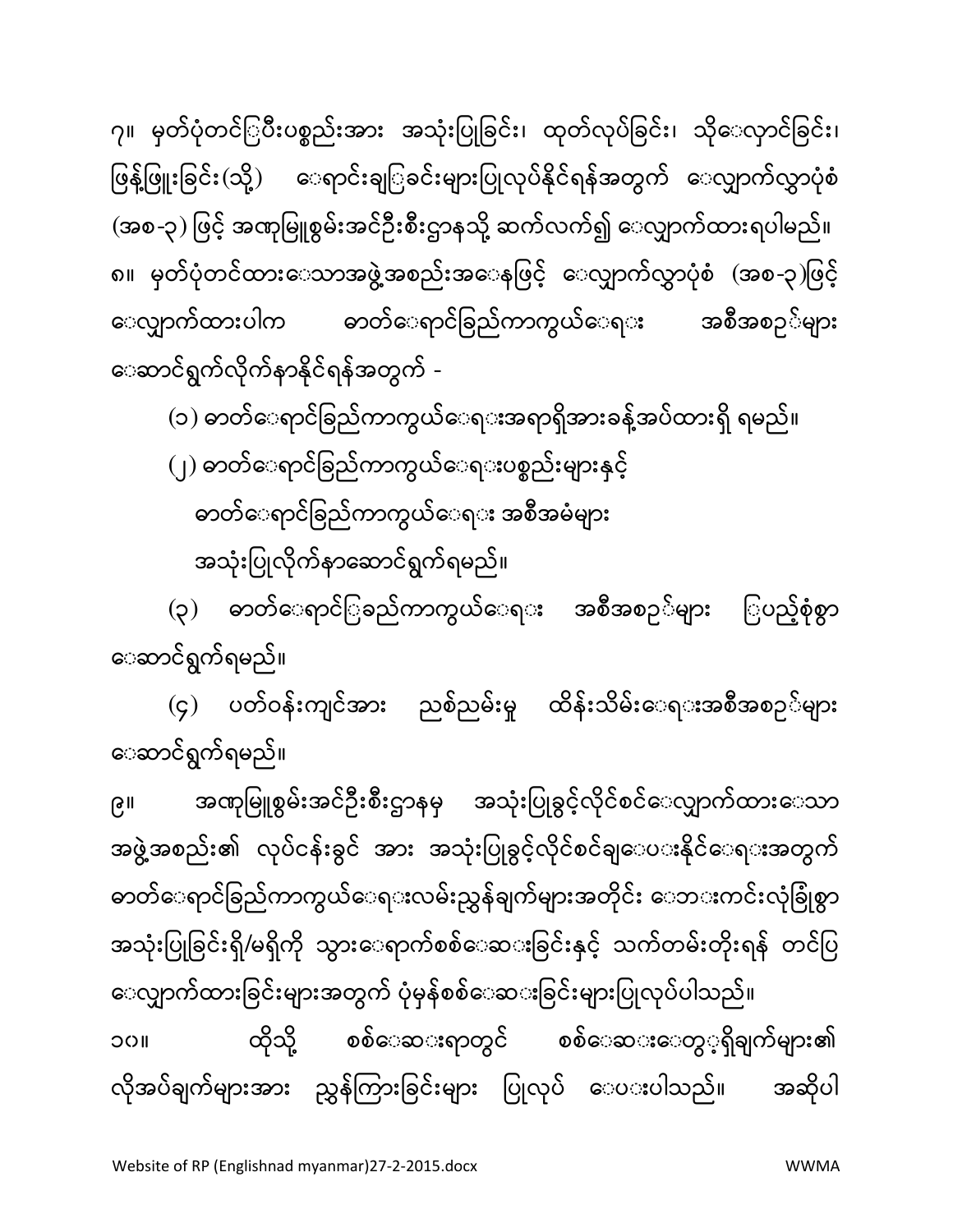၁။ äဒါက်တာခင်äမာင်လတ် ညôန်ïကားäရးမ ှူးချုပ ် ၀၆၇၄၀၄၂၇၇ အဏâြမူစွမ်းအင်ဦးစီးဌာန äနြပည်äတာ် ၂။ äဒíဝါဝါမျိုးäအာင် သâäတသနမှူး/ ဌာနတာဝန်ခæ ၀၁၅၄၆၂၆၁ ဥပäဒäရးရာဌာနခွဲ ဓာတ်äရာင်ြခည်ကာကွယ်äရးဌာနခွဲ အဏâြမူစွမ်းအင်ဦးစီးဌာန ၁၂၃၊ နတ်äမာက်လမ်း၊ ရန်ကâန်

ဆက်သွယ်စံစမ်းမေးမြန်းနိုင်သော လူပဝိုလ်များ၏ ရာထူးနှင့်တယ်လီဖုန်းနံပါတ်များ

ဆက်လက်တင်ြပ ပါသည်။ ၁၁။ သတ်မှတ်ချက်များအတိုင်း ြပန်လည်ပြုပြင်မှုများ ေဆာင်ရွက်ြပီးေသာ အဖွဲ့အစည်းများအား အသုံးပြုခွင့်လိုင်စင် ချပေးပါသည်။ ၁၂။ လုပ်ငန်းပြီးဆုံး၍ မူရင်းနိုင်ငံသို့ ြပန်လည်တင်ပို့လိုေသာ အဖွဲ့အစည်းများ အေနဖြင့်ြပန်လည် တင်ပို့ခွင့်လိုင်စင်အား ေလျာက်လွှာပုံစံ (အစ-၅) ဖြ င့်ေလøာက်ထားရပါမည်။ ၁၃။ ေလျှာက်ထားလာေသာ အဖွဲ့အစည်းများကို အန္တရာယ်ကင်းစွာ ထုတ်ပိုးမှုရှိ/မရှိ စစ်ေဆ**း**၍ ြပန်လည်တင်ပို့ခွင့်လိုင်စင် (အစ-၆)နှင့် ြပန်လည်တင်ပိâ ့ခွင့်လက်မှတ်အား အဏâြမူစွမ်းအင်ဦးစီးဌာနမှ ြပန်လည်ထâတ်ေပးပါသည်။

ေတွ္နရှိချက်များ ကာ ညွှန်ကြားခဲ့မှုများကိုညွှန်ကြားေရးမျုးချုပ်ထံသို့